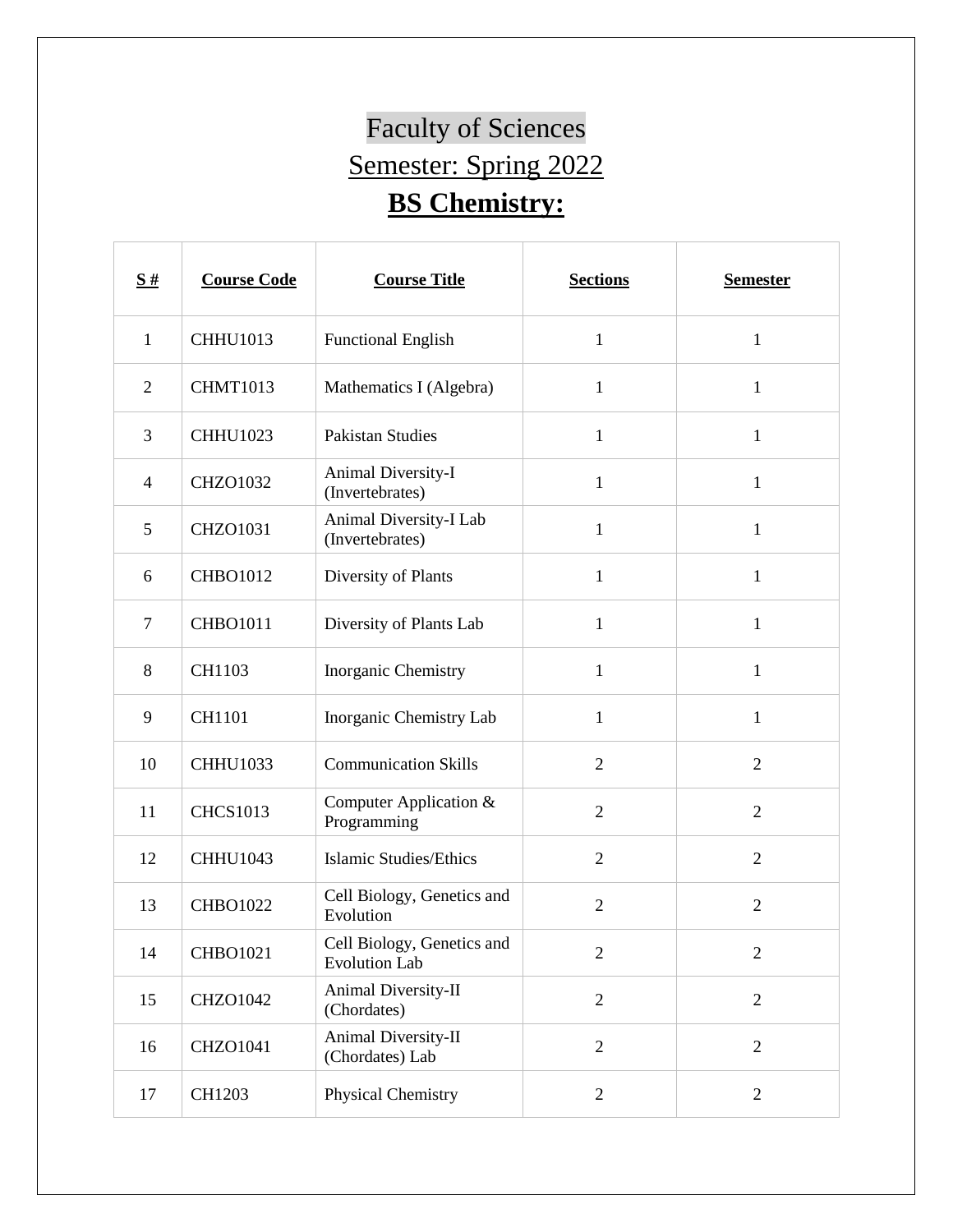| 18 | CH1201          | Physical Chemistry Lab                                    | $\overline{2}$ | $\overline{2}$ |
|----|-----------------|-----------------------------------------------------------|----------------|----------------|
| 19 | <b>CHHU2053</b> | Technical Writing &<br><b>Presentation Skills</b>         | $\mathbf{1}$   | 3              |
| 20 | <b>CHCS2023</b> | <b>Advanced Computer</b><br>Application                   | $\mathbf{1}$   | 3              |
| 21 | <b>CHZO2032</b> | <b>Biological Techniques</b>                              | $\mathbf{1}$   | 3              |
| 22 | <b>CHZO2031</b> | <b>Biological Techniques Lab</b>                          | $\mathbf{1}$   | 3              |
| 23 | CHHU2063        | Introduction to Sociology                                 | $\mathbf{1}$   | 3              |
| 24 | CH2303          | <b>Organic Chemistry</b>                                  | $\mathbf{1}$   | 3              |
| 25 | CH2301          | Organic Chemistry Lab                                     | $\mathbf{1}$   | 3              |
| 26 | <b>CHMT2023</b> | <b>Statistics</b>                                         | $\mathbf{1}$   | 3              |
| 27 | <b>CHHU2073</b> | Introduction to Psychology                                | $\overline{2}$ | $\overline{4}$ |
| 28 | <b>CHBO2032</b> | Plant Physiology and<br>Ecology                           | $\overline{2}$ | $\overline{4}$ |
| 29 | <b>CHBO2031</b> | Plant Physiology and<br>Ecology Lab                       | $\overline{2}$ | $\overline{4}$ |
| 30 | CH2402          | <b>Basic Pharmaceutical and</b><br>Forensic Chemistry     | $\overline{2}$ | $\overline{4}$ |
| 31 | CH2401          | <b>Basic Pharmaceutical and</b><br>Forensic Chemistry Lab | $\overline{2}$ | $\overline{4}$ |
| 32 | CH2602          | <b>Biochemistry I</b>                                     | $\overline{2}$ | $\overline{4}$ |
| 33 | CH2601          | <b>Biochemistry I Lab</b>                                 | $\overline{2}$ | $\overline{4}$ |
| 34 | CH2502          | <b>Analytical Chemistry I</b>                             | $\sqrt{2}$     | $\overline{4}$ |
| 35 | CH2501          | Analytical Chemistry I Lab                                | $\mathbf{2}$   | $\overline{4}$ |
| 36 | CHM3563         | Inorganic Chemistry-III                                   | $\overline{2}$ | 6              |
| 37 | CHM3561         | Inorganic Chemistry-III<br>Lab                            | $\overline{2}$ | 6              |
| 38 | CHM3663         | Organic Chemistry-III                                     | $\overline{2}$ | $6\,$          |